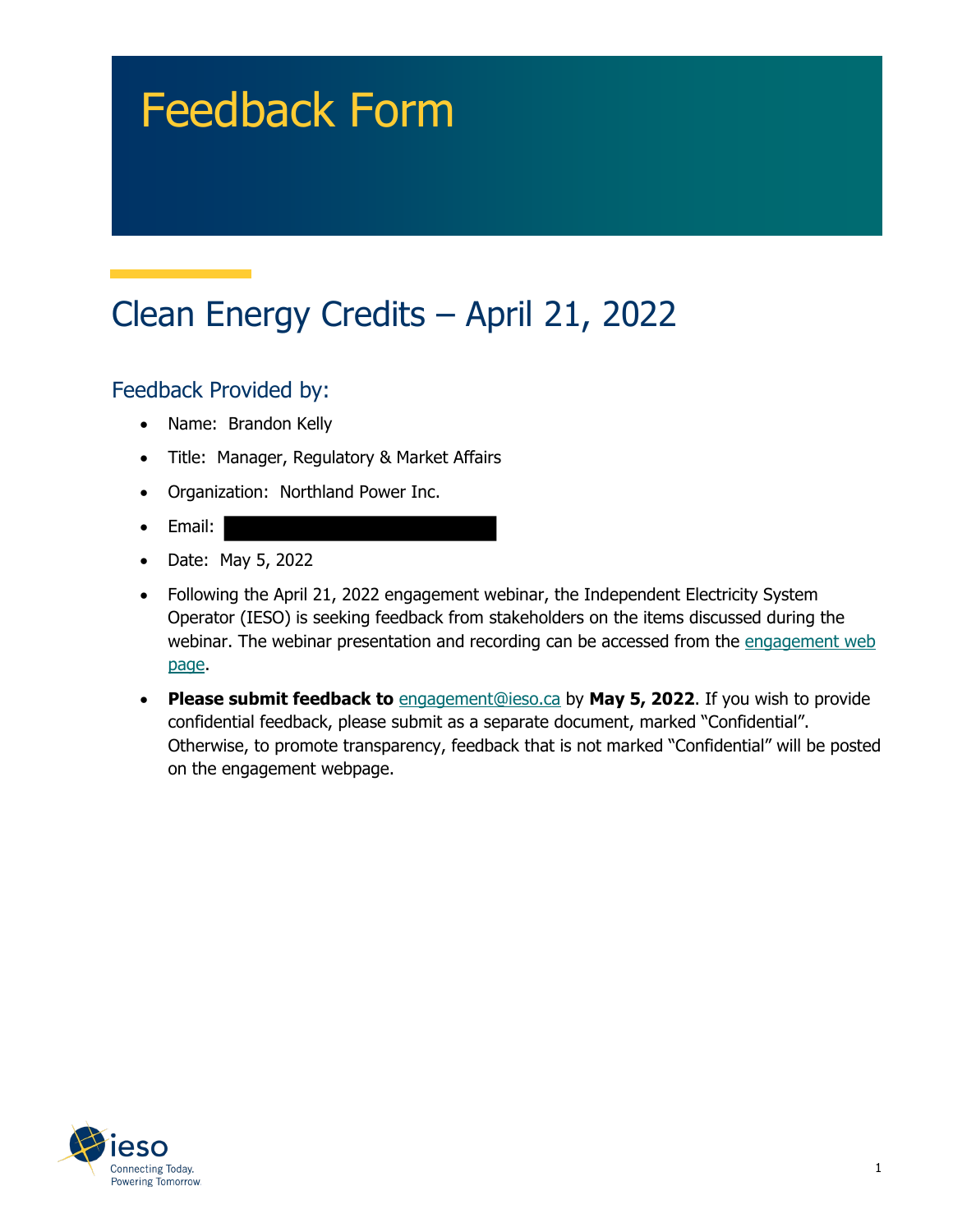#### Registry Design Features

| <b>Topic</b>                                                                                                             | <b>Feedback</b>                  |
|--------------------------------------------------------------------------------------------------------------------------|----------------------------------|
| Are there any registry features missing<br>from the proposed list, either basic<br>requirements or future functionality? | Click or tap here to enter text. |

### CEC Product Offering Options

| <b>Topic</b>                                                                             | <b>Feedback</b> |
|------------------------------------------------------------------------------------------|-----------------|
| Has IESO identified the right set of CEC<br>product offerings? Are there any<br>missing? |                 |

| <b>Topic</b>                                                                                                 | <b>Feedback</b>                                                                                                                                                                                                                                                                                                                                                                                                                                                                                  |
|--------------------------------------------------------------------------------------------------------------|--------------------------------------------------------------------------------------------------------------------------------------------------------------------------------------------------------------------------------------------------------------------------------------------------------------------------------------------------------------------------------------------------------------------------------------------------------------------------------------------------|
| Are there benefits/challenges to any of<br>the proposed CEC product offerings that<br>have not been covered? | Unclear why storage is under consideration as an eligible<br>source of CECs. Storage is a net consumer of electricity,<br>and the provenance of that electricity can't be tied back to<br>a specific resource in most circumstances. To the extent its<br>consumption (and ultimate injection to the grid) is directly<br>sourced from a clean resource, CEC generation would<br>occur at the clean resource, and any additional CEC<br>generated by the storage asset would be double counting. |
|                                                                                                              | Unclear how the IESO intends to incorporate behind the<br>meter generation into the CEC market. The IESO has<br>historically indicated that it has little to no visibility on<br>these resources, instead it must rely on self-reported<br>generation. The lack of third-party verifiable data increases<br>the risk of material errors and fails to establish the validity<br>of the data.                                                                                                      |
|                                                                                                              | The IESO needs strong audit powers related to verification<br>of CEC creation, sales, retirement, etc.                                                                                                                                                                                                                                                                                                                                                                                           |
|                                                                                                              | Which entity does the IESO envision being responsible for<br>ensuring customers don't make claims about be powered<br>by clean energy when they're not backed by the retirement<br>of CECs?                                                                                                                                                                                                                                                                                                      |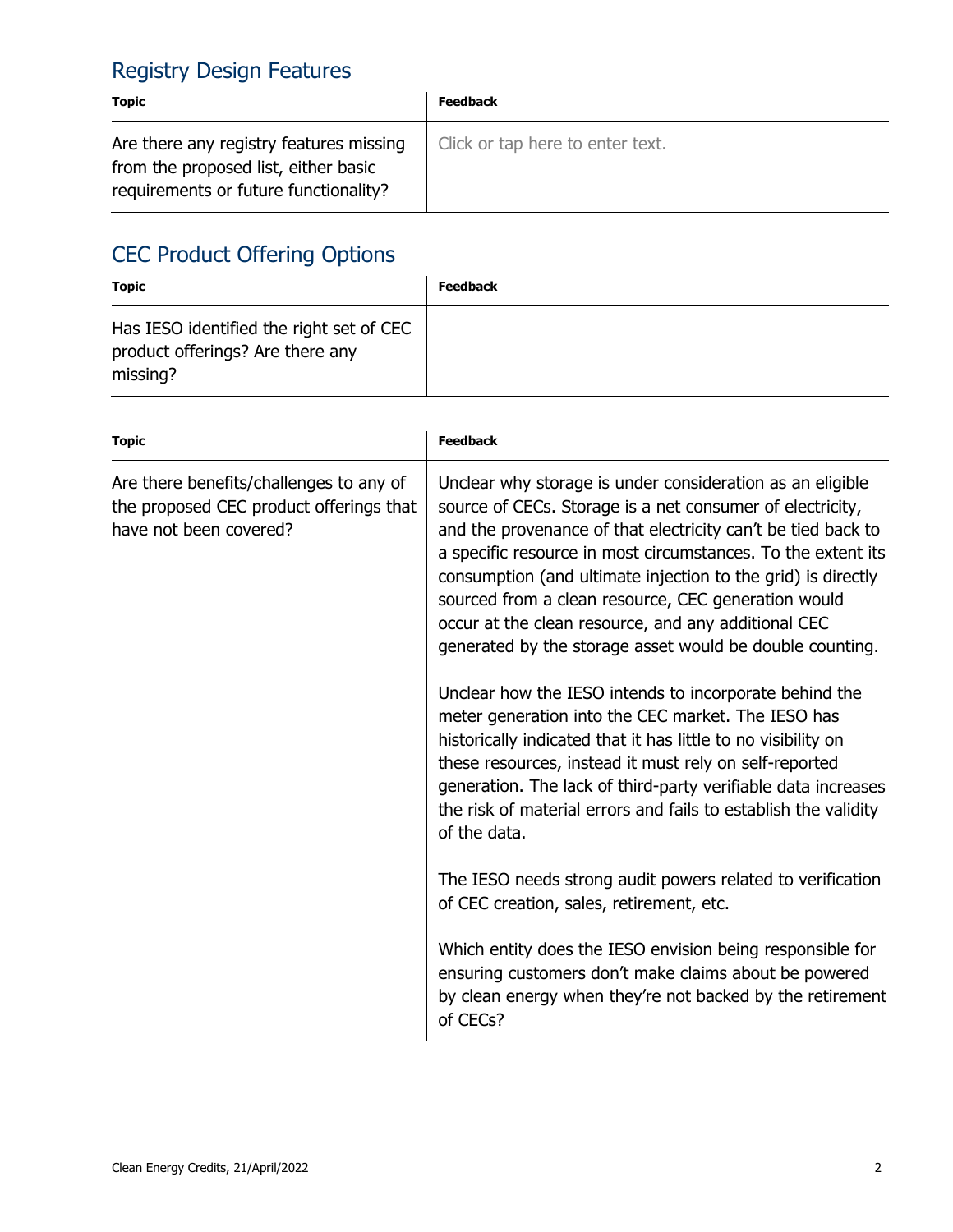| <b>Topic</b>                                                     | <b>Feedback</b>                                                                                                                                                                                                                                                                                                                                                                                                                                                                                                                              |
|------------------------------------------------------------------|----------------------------------------------------------------------------------------------------------------------------------------------------------------------------------------------------------------------------------------------------------------------------------------------------------------------------------------------------------------------------------------------------------------------------------------------------------------------------------------------------------------------------------------------|
| Which CEC option(s) works best for your<br>company? For Ontario? | The free distribution of CECs proposed under Option 1A<br>fails to meet the IESO's stated goal of having the CEC<br>market "enable economic development by introducing a<br>tool to help companies meet their clean energy goals." The<br>IESO's survey of potential customers revealed that over<br>half have a long-term target of 100% GHG emissions<br>reductions. Freely allocating all CECs to all consumers<br>would leave no CECs for those companies looking to go<br>beyond the provincial average and reach 100% clean<br>energy. |
|                                                                  | As for Option 1B, it's wholly inappropriate for the IESO to<br>be taking a position in the CEC market as the sole or joint<br>seller of credits given their role as market administrator<br>(the same applies to use of a sole third party retained to<br>monetize these credits on the IESO's behalf).                                                                                                                                                                                                                                      |
|                                                                  | Northland supports Option 1C in which the IESO releases<br>CECs to contract holders. This creates more sellers and<br>better price discovery in the market, while allowing<br>customers to meet their 100% clean energy targets.                                                                                                                                                                                                                                                                                                             |
|                                                                  | Proceeds from the sale of CECs could be shared between<br>contract holders and the IESO, with the latter funds re-<br>invested for the purpose of enabling and incentivizing<br>additional investment in renewable generation (say<br>through program incentives, resource enablement<br>initiatives, etc.).                                                                                                                                                                                                                                 |
|                                                                  | To avoid residual supply mix concerns, the IESO could limit<br>the number of credits it releases to contract holders; this<br>has the additional benefit of limiting credit supply in a<br>market that would be awash in credits if all 130 TWh of<br>annual CECs were released.                                                                                                                                                                                                                                                             |
|                                                                  | If the IESO's number one priority is monetizing credits and<br>avoiding the "sale of EAs at cost less than paid for by<br>ratepayers", it should allow contract holders to sell CECs to<br>neighbouring jurisdictions where environmental attributes<br>are more highly valued.                                                                                                                                                                                                                                                              |